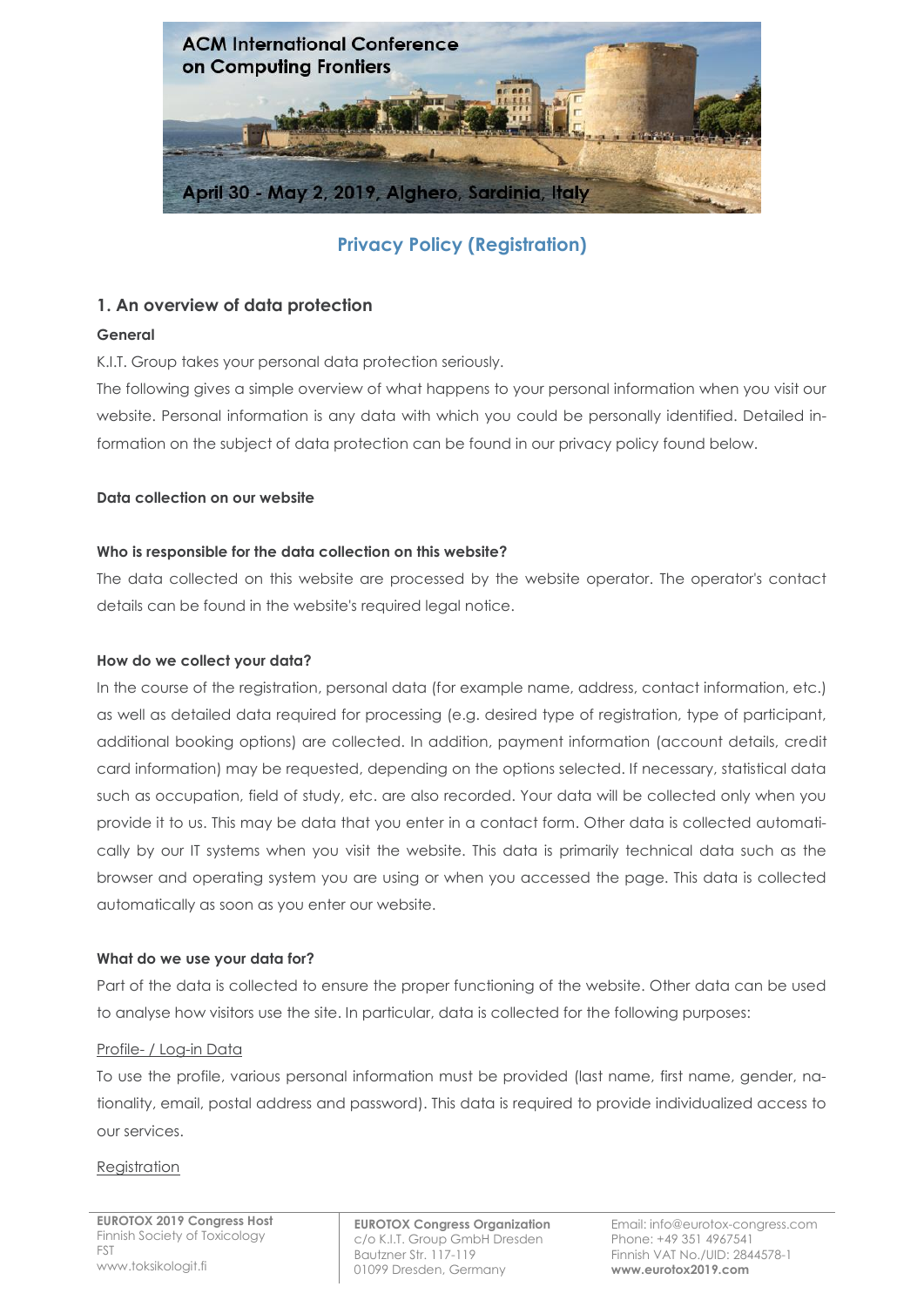

As part of the registration process, various personal information (name, address, contact details, etc.) will be collected as well as information required to complete your booking (desired booking type, participant type, additional booking options, etc.).

Depending upon your booking type and preferences, payment data (account details, credit card details) may be collected as well.

You may also be asked to provide information such as profession, field of study, etc. for statistical purposes.

# Certificate of Attendance

In order to provide certification, participants' personal data (name, address, occupation, etc.) are required, as well as statistical information such as profession, field of study, etc.

### Accommodation

As part of the accommodation booking, various personal information (name, address, contact details, etc.) as well as data required to complete your booking (requested hotel, room type, length of stay, etc.) will be collected. Depending upon your booking type and preferences, payment data (account details, credit card details) may be collected as well. In addition to the procedures described in section "Processing & Distribution", personal information and payment data will be forwarded to the respective hotels to secure the booking.

### **Abstracts**

As part of the registration, various personal information (name, address, contact details, etc.) as well as information required to complete your submission (author status, registration data, membership data, etc.) will be collected.

Furthermore, individual data and documents (scientific abstracts, application forms, supporting documentation, etc.) will be collected. This data may – at the discretion of K.I.T. Group – be made publicly accessible in print or in electronic form such as abstract books, scientific journals, conference programs, online databases and catalogues as well as on related websites.

### Conference App

In a conference application functionality, personal data (last name, first name, sex, nationality, email, address) could be made available to other networking participants. The collected data will be used exclusively for the conference and not passed on to third parties.

### Travel Grants

As part of the grant application, various personal information (name, address, contact details, passport information, etc.) as well as information required to complete your submission (author status, registration data, membership data, etc.) will be collected.

Also, individual data and documents (scientific abstracts, application forms, supporting documentation, etc.) as well as information on the economic situation (individual / country of origin) may be col-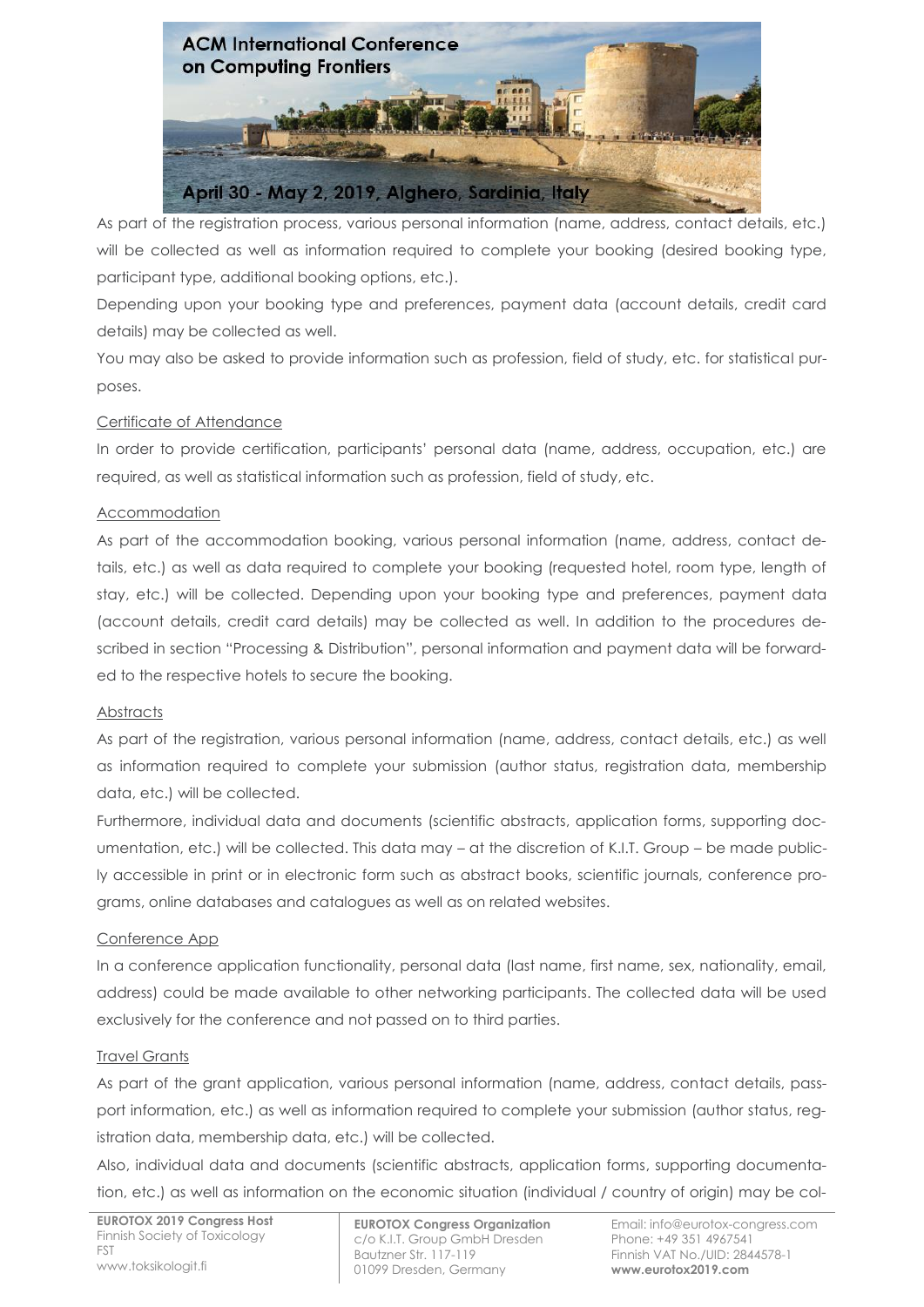

lected. This data may – at the discretion of K.I.T. Group – be made publicly accessible in print or in electronic form such as abstract books, scientific journals, conference programs, online databases and catalogues as well as on related websites.

### Leadcapture

As part of the leadcapture service, personal data (name, address, contact information) is collected and disclosed to third parties in the exhibition. These are used by the exhibitors for information and advertising purposes.

### **What rights do you have regarding your data?**

You always have the right to request information about your stored data, its origin, its recipients, and the purpose of its collection at no charge. You also have the right to request that it be corrected, blocked, or deleted. You can contact us at any time using the address given in the legal notice if you have further questions about the issue of privacy and data protection. You may also, of course, file a complaint with the competent regulatory authorities.

### **Analytics and third-party tools**

When visiting our website, statistical analyses may be made of your surfing behavior. This happens primarily using cookies and analytics. The analysis of your surfing behavior is usually anonymous, i.e. we will not be able to identify you from this data. You can object to this analysis or prevent it by not using certain tools. Detailed information can be found in the following privacy policy.

You can object to this analysis. We will inform you below about how to exercise your options in this regard.

# **2. General information and mandatory information**

### **Data protection**

The operators of this website take the protection of your personal data very seriously. We treat your personal data as confidential and in accordance with the statutory data protection regulations and this privacy policy.

If you use this website, various pieces of personal data will be collected. Personal information is any data with which you could be personally identified. This privacy policy explains what information we collect and what we use it for. It also explains how and for what purpose this happens.

Please note that data transmitted via the internet (e.g. via email communication) may be subject to security breaches. Complete protection of your data from third-party access is not possible.

#### **Notice concerning the party responsible for this website**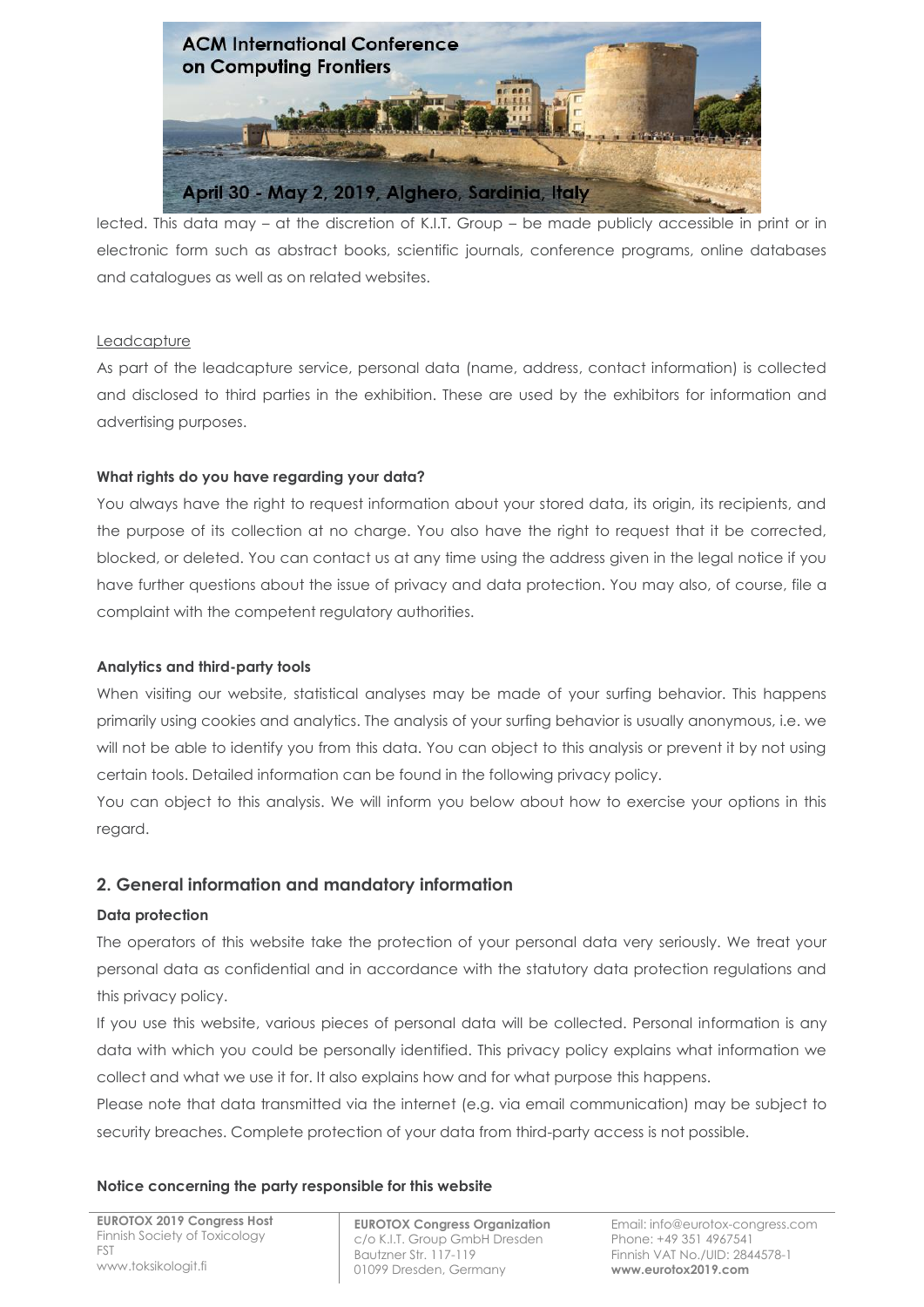

The party responsible for processing data on this website is: K.I.T. Group GmbH Dresden Bautzner Str. 117–119 01099 Dresden Telephone: +49 (0)351 4842722 Email: info@kitdresden.de The responsible party is the natural or legal person who alone or jointly with others decides on the pur-

poses and means of processing personal data (names, email addresses, etc.).

# **Revocation of your consent to the processing of your data**

Many data processing operations are only possible with your express consent. You may revoke your consent at any time with future effect. An informal email making this request is sufficient. The data processed before we receive your request may still be legally processed.

#### **Right to file complaints with regulatory authorities**

If there has been a breach of data protection legislation, the person affected may file a complaint with the competent regulatory authorities. The competent regulatory authority for matters related to data protection legislation is the data protection officer of the German state in which our company is headquartered. A list of data protection officers and their contact details can be found at the following link: https://www.bfdi.bund.de/DE/Infothek/Anschriften\_Links/anschriften\_links-node.html.

#### **Right to data portability**

You have the right to have data which we process based on your consent or in fulfillment of a contract automatically delivered to yourself or to a third party in a standard, machine-readable format. If you require the direct transfer of data to another responsible party, this will only be done to the extent technically feasible.

#### **SSL or TLS encryption**

This site uses SSL or TLS encryption for security reasons and for the protection of the transmission of confidential content, such as the inquiries you send to us as the site operator. You can recognize an encrypted connection in your browser's address line when it changes from "http://" to "https://" and the lock icon is displayed in your browser's address bar.

If SSL or TLS encryption is activated, the data you transfer to us cannot be read by third parties.

#### **Encrypted payments on this website**

If you enter into a contract which requires you to send us your payment information (e.g. account number for direct debits), we will require this data to process your payment.

**EUROTOX 2019 Congress Host** Finnish Society of Toxicology FST www.toksikologit.fi

 **EUROTOX Congress Organization** c/o K.I.T. Group GmbH Dresden Bautzner Str. 117-119 01099 Dresden, Germany

Email: info@eurotox-congress.com Phone: +49 351 4967541 Finnish VAT No./UID: 2844578-1 **www.eurotox2019.com**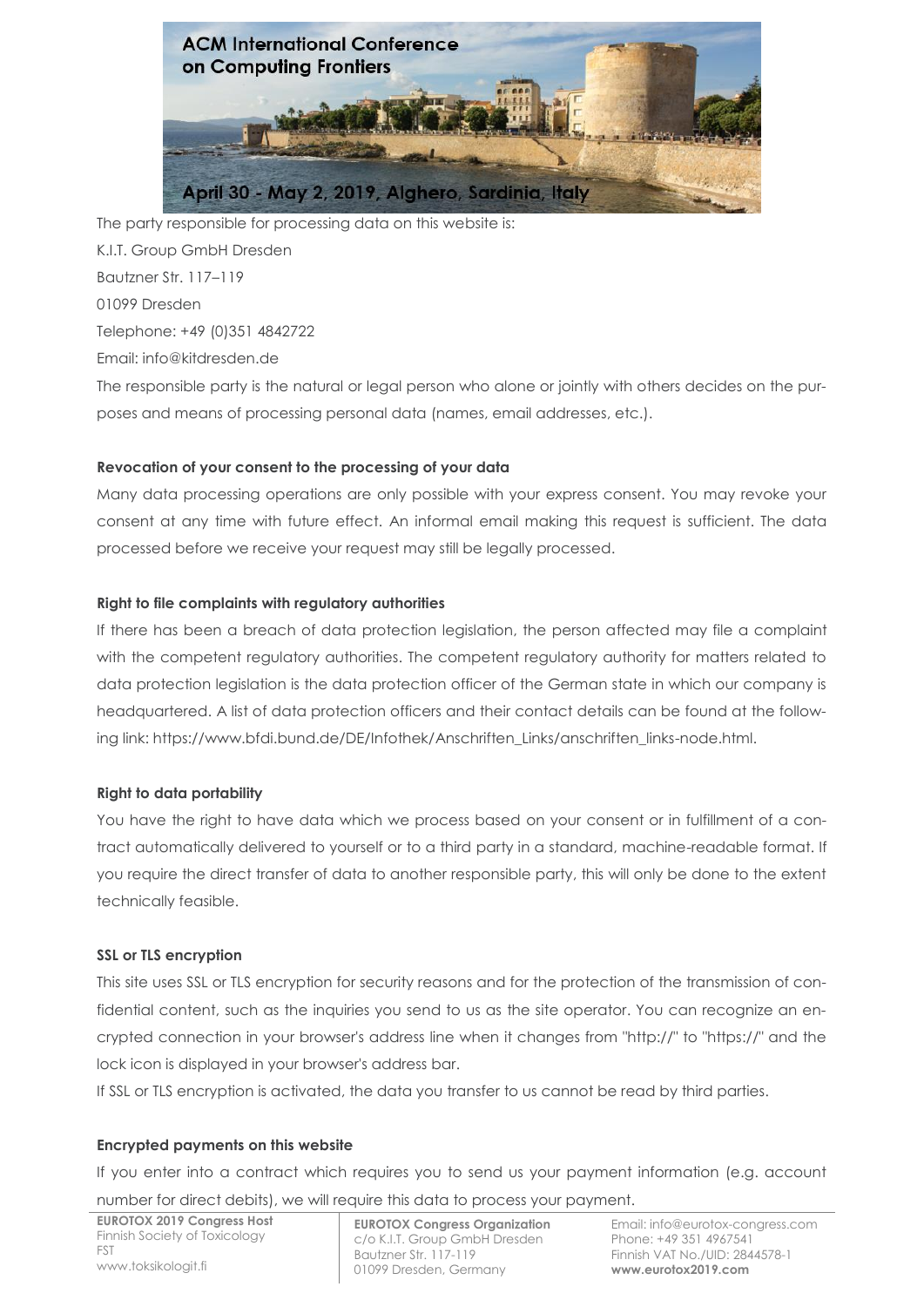

Payment transactions using common means of payment (Visa/MasterCard, direct debit) are only made via encrypted SSL or TLS connections. You can recognize an encrypted connection in your browser's address line when it changes from "http://" to "https://" and the lock icon in your browser line is visible.

In the case of encrypted communication, any payment details you submit to us cannot be read by third parties.

### **Information, blocking, deletion**

As permitted by law, you have the right to be provided at any time with information free of charge about any of your personal data that is stored as well as its origin, the recipient and the purpose for which it has been processed. You also have the right to have this data corrected, blocked or deleted. You can contact us at any time using the address given in our legal notice if you have further questions on the topic of personal data.

### **Opposition to promotional emails**

We hereby expressly prohibit the use of contact data published in the context of website legal notice requirements with regard to sending promotional and informational materials not expressly requested. The website operator reserves the right to take specific legal action if unsolicited advertising material, such as email spam, is received.

# **3. Data protection officer**

# **Statutory data protection officer**

We have appointed a data protection officer for our company. Data Protection Officer Messe Berlin GmbH Messedamm 22 14055 Berlin Telephone: +49 (0)30 3038 2889 Email: datenschutz@messe-berlin.de

# **4. Data collection on our website**

### **Cookies**

Some of our web pages use cookies. Cookies do not harm your computer and do not contain any viruses. Cookies help make our website more user-friendly, efficient, and secure. Cookies are small text files that are stored on your computer and saved by your browser.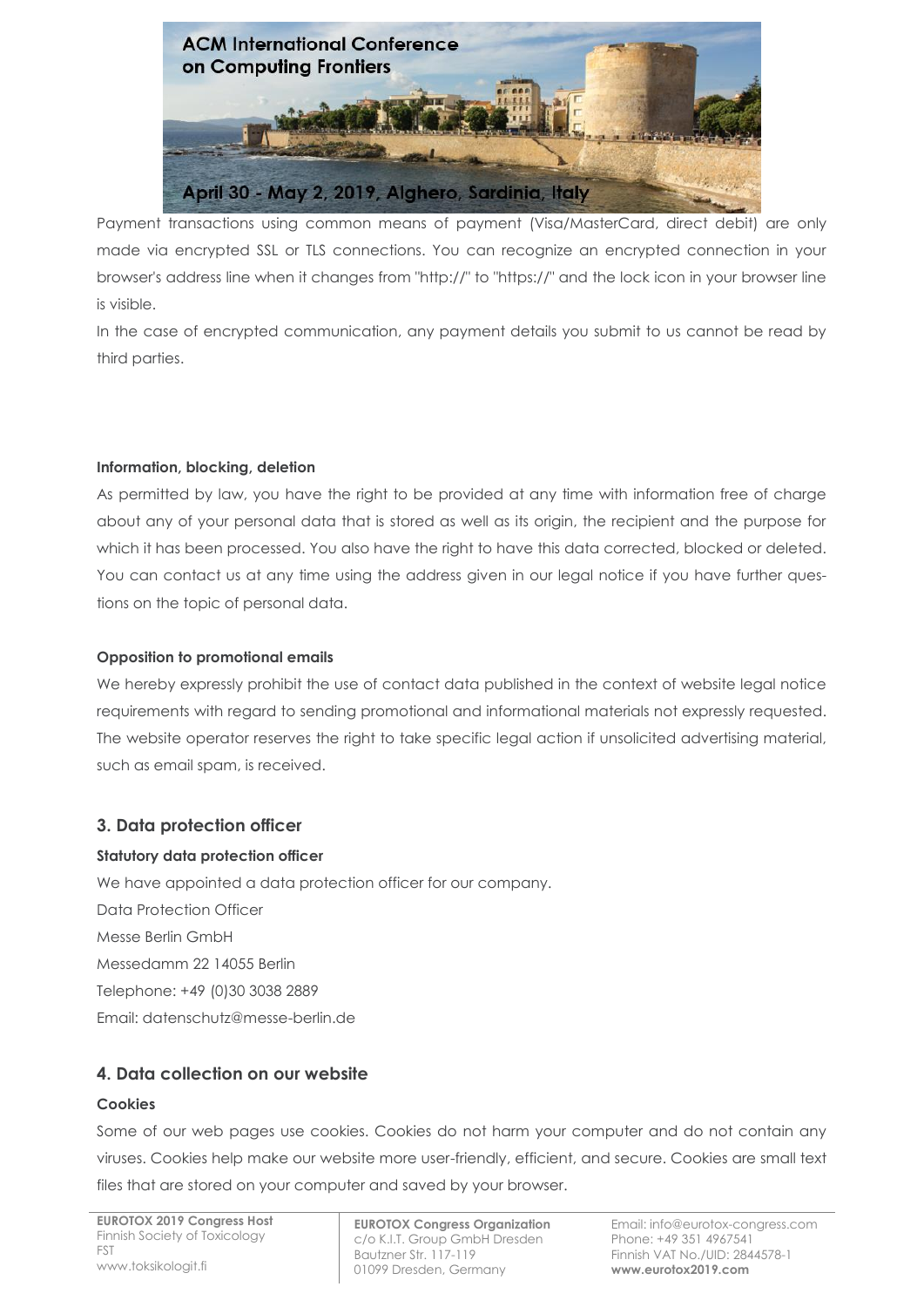

Most of the cookies we use are so-called "session cookies." They are automatically deleted after your visit. Other cookies remain in your device's memory until you delete them. These cookies make it possible to recognize your browser when you next visit the site.

You can configure your browser to inform you about the use of cookies so that you can decide on a case-by-case basis whether to accept or reject a cookie. Alternatively, your browser can be configured to automatically accept cookies under certain conditions or to always reject them, or to automatically delete cookies when closing your browser. Disabling cookies may limit the functionality of this website.

Cookies which are necessary to allow electronic communications or to provide certain functions you wish to use (such as the shopping cart) are stored pursuant to Art. 6 paragraph 1, letter f of DSGVO. The website operator has a legitimate interest in the storage of cookies to ensure an optimized service provided free of technical errors. If other cookies (such as those used to analyze your surfing behavior) are also stored, they will be treated separately in this privacy policy.

### **Contact form**

Should you send us questions via the contact form, we will collect the data entered on the form, including the contact details you provide, to answer your question and any follow-up questions. We do not share this information without your permission.

We will, therefore, process any data you enter onto the contact form only with your consent per Art. 6 (1)(a) DSGVO. You may revoke your consent at any time. An informal email making this request is sufficient. The data processed before we receive your request may still be legally processed.

We will retain the data you provide on the contact form until you request its deletion, revoke your consent for its storage, or the purpose for its storage no longer pertains (e.g. after fulfilling your request). Any mandatory statutory provisions, especially those regarding mandatory data retention periods, remain unaffected by this provision.

### **Registration on this website**

You can register on our website in order to access additional functions offered here. The input data will only be used for the purpose of using the respective site or service for which you have registered. The mandatory information requested during registration must be provided in full. Otherwise, we will reject your registration.

To inform you about important changes such as those within the scope of our site or technical changes, we will use the email address specified during registration.

We will process the data provided during registration only based on your consent per Art. 6 (1)(a) DSGVO. You may revoke your consent at any time with future effect. An informal email making this request is sufficient. The data processed before we receive your request may still be legally processed.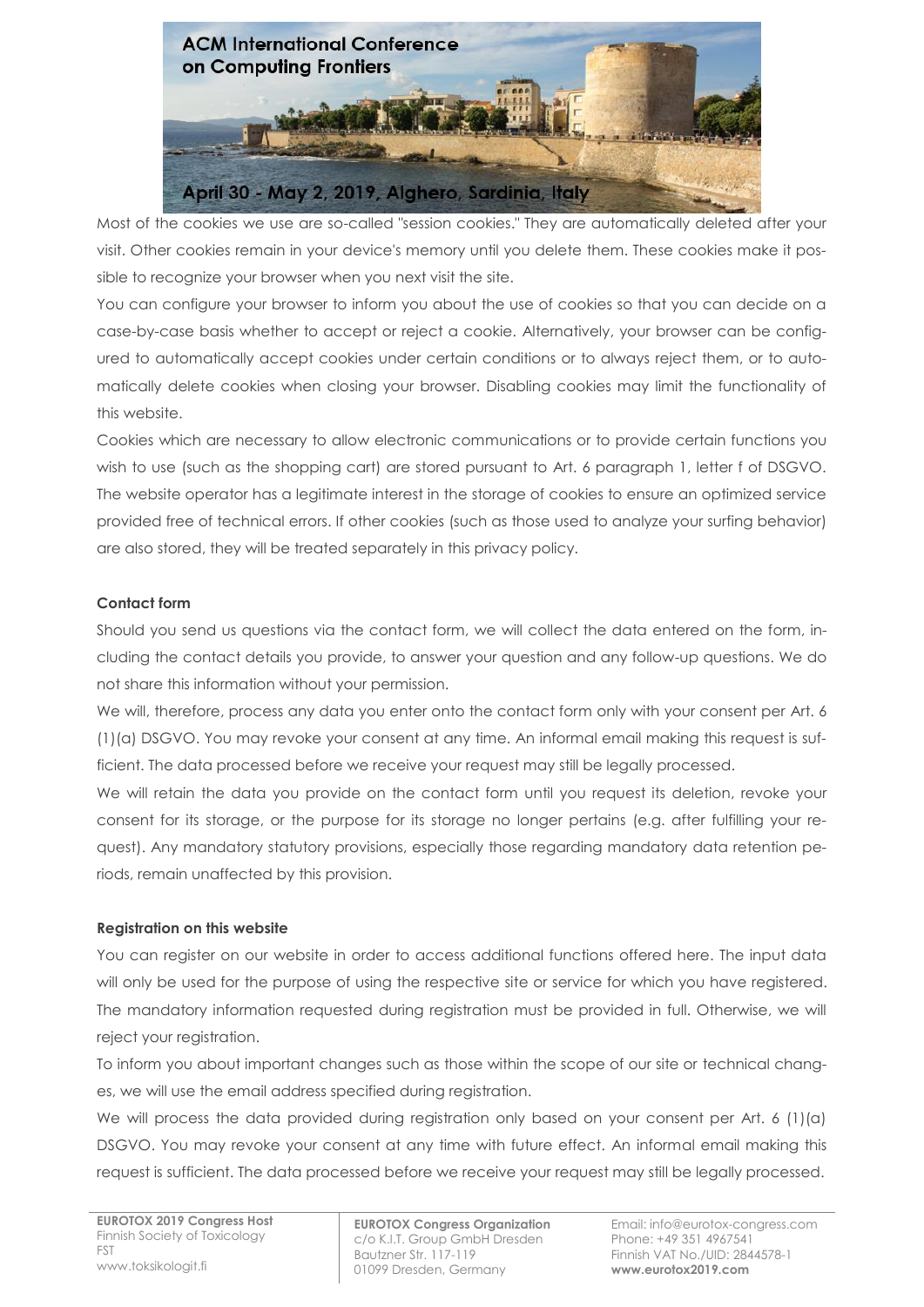

We will continue to store the data collected during registration for as long as you remain registered on our website. Statutory retention periods remain unaffected.

### **Processing of data (customer and contract data)**

We collect, process, and use personal data only insofar as it is necessary to establish, or modify legal relationships with us (master data). This is done based on Art. 6 (1) (b) DSGVO, which allows the processing of data to fulfill a contract or for measures preliminary to a contract. We collect, process and use your personal data when accessing our website (usage data) only to the extent required to enable you to access our service or to bill you for the same.

Collected customer data shall be deleted after completion of the order or termination of the business relationship. Legal retention periods remain unaffected.

### **Data transferred when signing up for services and digital content**

We transmit personally identifiable data to third parties only to the extent required to fulfill the terms of your contract with us, for example, to banks entrusted to process your payments.

Your data will not be transmitted for any other purpose unless you have given your express permission to do so. Your data will not be disclosed to third parties for advertising purposes without your express consent.

The basis for data processing is Art. 6 (1) (b) DSGVO, which allows the processing of data to fulfill a contract or for measures preliminary to a contract.

# **5. Newsletter**

### **Newsletter data**

If you would like to receive our newsletter, we require a valid email address as well as information that allows us to verify that you are the owner of the specified email address and that you agree to receive this newsletter. No additional data is collected or is only collected on a voluntary basis. We only use this data to send the requested information and do not pass it on to third parties.

We will, therefore, process any data you enter onto the contact form only with your consent per Art. 6 (1) (a) DSGVO. You can revoke consent to the storage of your data and email address as well as their use for sending the newsletter at any time, e.g. through the "unsubscribe" link in the newsletter. The data processed before we receive your request may still be legally processed.

The data provided when registering for the newsletter will be used to distribute the newsletter until you cancel your subscription when said data will be deleted. Data we have stored for other purposes (e.g. email addresses for the members area) remain unaffected.

### **MailChimp**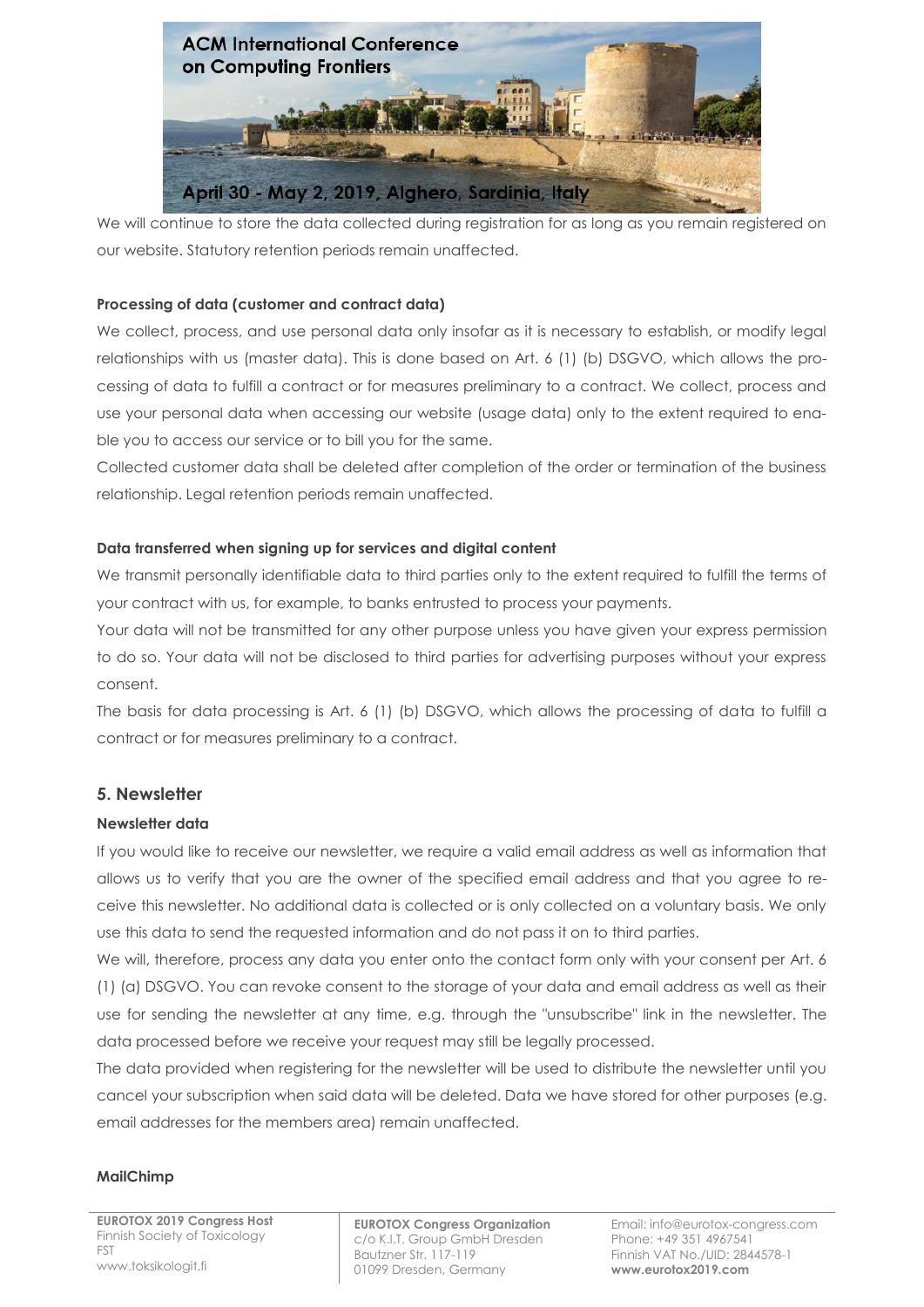

This website uses the services of MailChimp to send newsletters. This service is provided by Rocket Science Group LLC, 675 Ponce De Leon Ave NE, Suite 5000, Atlanta, GA 30308, USA.

MailChimp is a service which organizes and analyzes the distribution of newsletters. If you provide data (e.g. your email address) to subscribe to our newsletter, it will be stored on MailChimp servers in the USA.

MailChimp is certified under the EU-US Privacy Shield. The Privacy Shield is an agreement between the European Union (EU) and the US to ensure compliance with European privacy standards in the United States.

We use MailChimp to analyze our newsletter campaigns. When you open an email sent by Mail-Chimp, a file included in the email (called a web beacon) connects to MailChimp's servers in the United States. This allows us to determine if a newsletter message has been opened and which links you click on. In addition, technical information is collected (e.g. time of retrieval, IP address, browser type, and operating system). This information cannot be assigned to a specific recipient. It is used exclusively for the statistical analysis of our newsletter campaigns. The results of these analyses can be used to better tailor future newsletters to your interests.

If you do not want your usage of the newsletter to be analyzed by MailChimp, you will have to unsubscribe from the newsletter. For this purpose, we provide a link in every newsletter we send. You can also unsubscribe from the newsletter directly on the website.

Data processing is based on Art. 6 (1) (a) DSGVO. You may revoke your consent at any time by unsubscribing to the newsletter. The data processed before we receive your request may still be legally processed.

The data provided when registering for the newsletter will be used to distribute the newsletter until you cancel your subscription when said data will be deleted from our servers and those of MailChimp. Data we have stored for other purposes (e.g. email addresses for the members area) remains unaffected.

For details, see the MailChimp privacy policy at https://mailchimp.com/legal/terms/.

### **CleverElements**

This website uses CleverReach to send newsletters. This service is provided by CleverElements GmbH, Prinzessinnenstr. 19-20, 10969 Berlin, Germany.

CleverElements is a service which organizes and analyzes the distribution of newsletters. The data you provide to subscribe to our newsletter will be stored on CleverElements servers in Germany.

If you do not want your usage of the newsletter to be analyzed by CleverElements, you will have to unsubscribe from the newsletter. For this purpose, we provide a link in every newsletter we send. You can also unsubscribe from the newsletter directly on the website.

### **Data analysis by CleverElements**